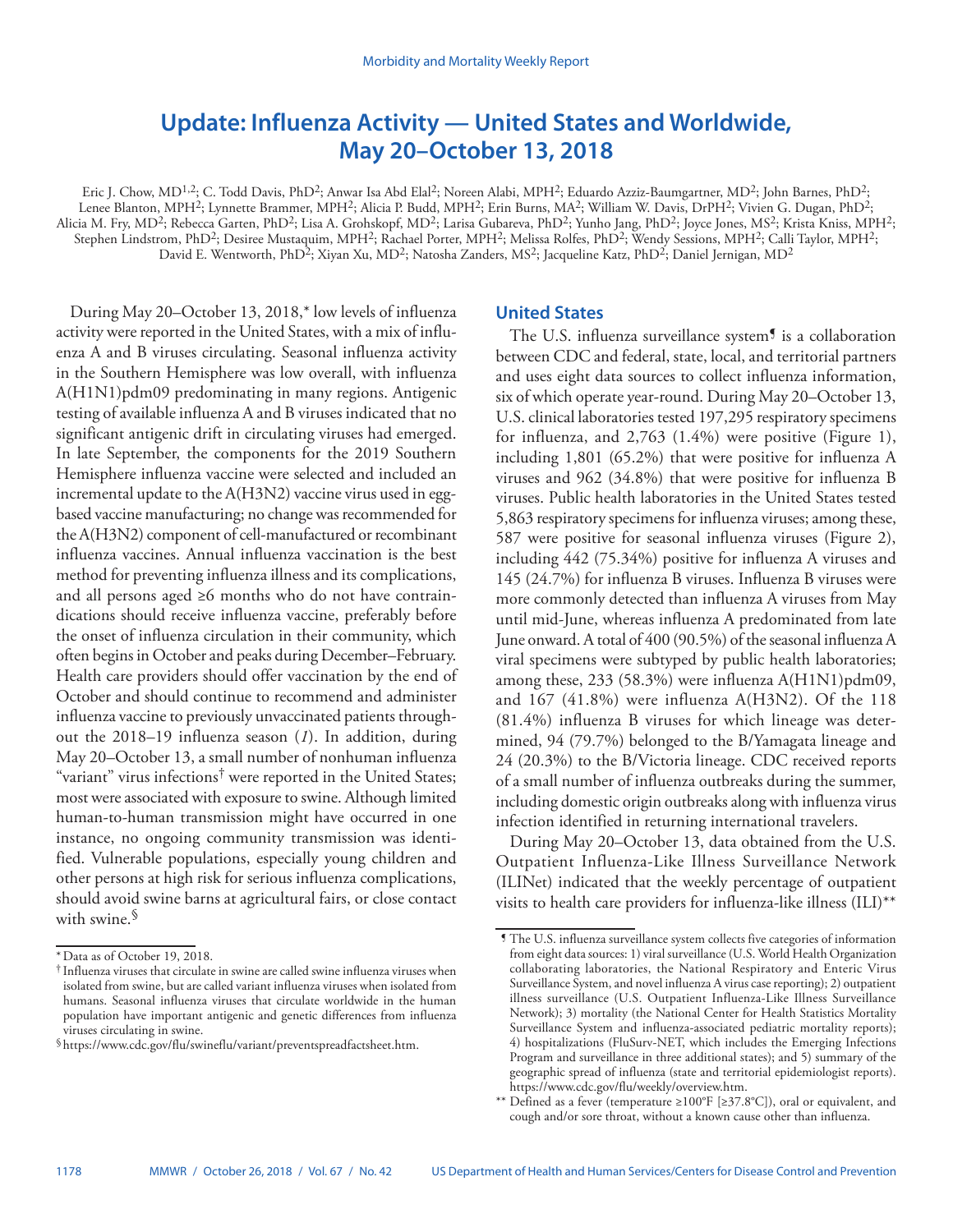

**FIGURE 1. Number\* and percentage of respiratory specimens testing positive for influenza reported by clinical laboratories, by influenza virus type and surveillance week — United States, October 1, 2017–October 13, 2018†**

\* A total of 238,440 (16.4%) of 1,452,986 specimens tested were positive during October 1, 2017–October 13, 2018. † As of October 19, 2018.

remained below the national baseline<sup>††</sup> of 2.2%, ranging from 0.6% to 1.4%. All regions remained below their regionspecific ILI baselines. During the first 2 weeks of October, ILI activity levels§§ for all reporting jurisdictions were minimal and, although a small number of jurisdictions have reported

<sup>††</sup> The national and regional baselines are the mean percentage of visits for influenza-like illness (ILI) during noninfluenza weeks for the previous three seasons plus two standard deviations. Noninfluenza weeks are defined as periods of ≥2 consecutive weeks in which each week accounted for <2% of the season's total number of specimens that tested positive for influenza in public health laboratories. National and regional percentages of patient visits for ILI are weighted based on state population. Use of the national baseline for regional data are not appropriate.

 $\$  Activity levels are based on the percentage of outpatient visits in a jurisdiction attributed to ILI and are compared with the average percentage of ILI visits that occur during weeks with little or no influenza virus circulation. Activity levels range from minimal, corresponding to ILI activity from outpatient clinics at or below the average, to high, corresponding to ILI activity from outpatient clinics much higher than the average. Because the clinical definition of ILI is nonspecific, not all ILI is caused by influenza; however, when combined with laboratory data, the information on ILI activity provides a clearer picture of influenza activity in the United States.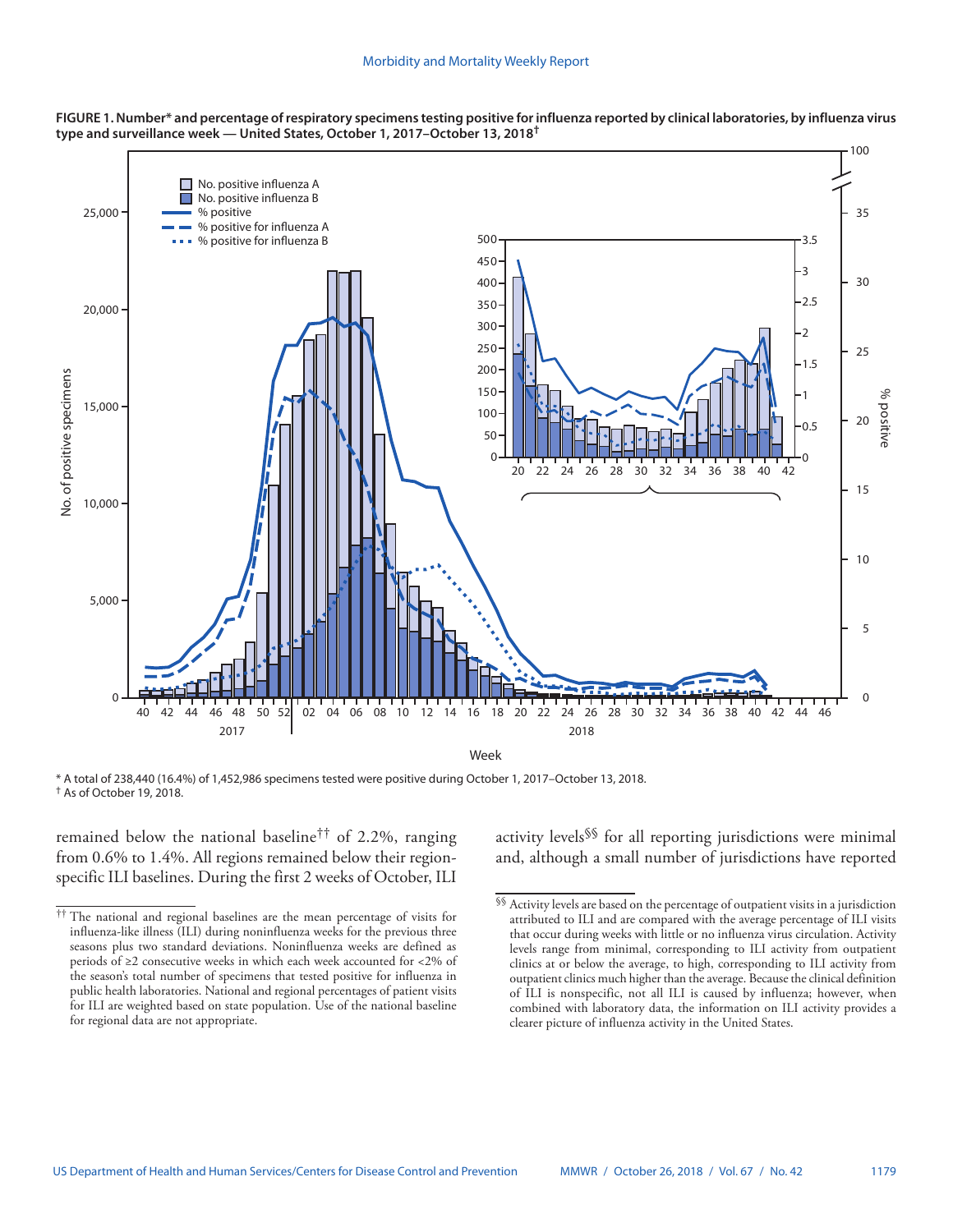



 $<sup>†</sup>$  As of October 19, 2018.</sup>

the geographic spread of influenza activity<sup>11</sup> as local, approximately 60% of all reporting jurisdictions reported sporadic activity. Data from CDC's National Center for Health Statistics Mortality Surveillance System indicated that the percentage of deaths attributed to pneumonia and influenza remained below the epidemic threshold\*\*\* during this period. Of the 183 influenza-associated pediatric deaths reported to CDC that occurred during the 2017–18 influenza season, five occurred during May 20–September 29. The first influenza-associated pediatric death occurring during the 2018–19 season was reported to CDC in mid-October.

# **Worldwide**

CDC serves as the WHO Collaborating Center for Surveillance, Epidemiology, and Control of Influenza, one of six WHO Collaborating Centers for Influenza in the WHO Global Influenza Surveillance and Response System (GISRS).††† CDC, along with other international public health partners, provides surveillance and virus characterization data to WHO. The timing of influenza activity and the predominant circulating virus around the world can vary by

 $* N = 54,920.$ 

<sup>¶¶</sup> Levels of activity are 1) no activity; 2) sporadic: isolated laboratory-confirmed influenza cases or a laboratory-confirmed outbreak in one institution, with no increase in activity; 3) local: increased ILI, or two or more institutional outbreaks (ILI or laboratory-confirmed influenza) in one region of the state, with recent laboratory evidence of influenza in that region; virus activity no greater than sporadic in other regions; 4) regional: increased ILI activity or institutional outbreaks (ILI or laboratory-confirmed influenza) in two or more outbreaks, but less than half of the regions in the state with recent laboratory evidence of influenza in those regions; and 5) widespread: increased ILI activity or institutional outbreaks (ILI or laboratory-confirmed influenza) in at least half of the regions in the state, with recent laboratory evidence of influenza in the state.

The seasonal baseline proportion of pneumonia and influenza (P&I) deaths is projected using a robust regression procedure, in which a periodic regression model is applied to the observed percentage of deaths from P&I that were reported by the National Center for Health Statistics Mortality Surveillance System during the preceding 5 years. The epidemic threshold is set at 1.645 standard deviations above the seasonal baseline.

<sup>†††</sup> [http://www.who.int/influenza/gisrs\\_laboratory/collaborating\\_centres/en](http://www.who.int/influenza/gisrs_laboratory/collaborating_centres/en).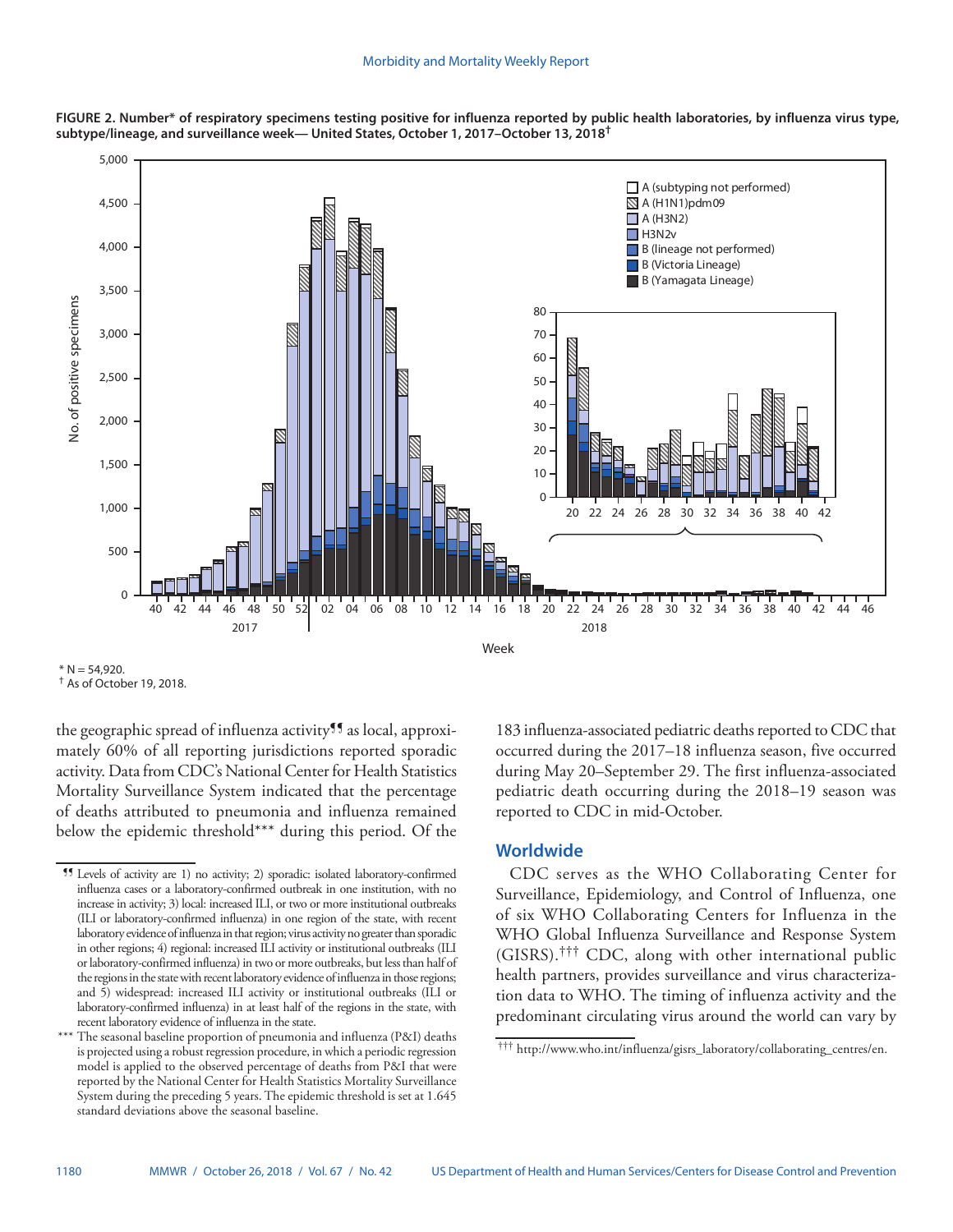

**FIGURE 3. Genetic characterization of influenza viruses collected in and outside of the United States during May 20–October 13, 2018**

HA clade/subclade of viruses by type (subtype) or lineage

region.§§§ Overall, reported Southern Hemisphere influenza activity has been relatively low and fairly mild, with influenza  $A(H1N1)$ pdm09 viruses predominating in most regions.<sup>111</sup> Influenza data from GISRS during May 20–September 30 in temperate climate South American countries suggest that activity began to increase in mid-May and peaked in August. Influenza A(H3N2) predominated in Chile and Paraguay. In temperate Southern Africa, influenza activity increased in April and peaked in June, with A(H1N1)pdm09 predominating. A second wave of elevated activity in Southern Africa of mostly influenza B began in late August and peaked in September. Influenza activity in Australia and New Zealand was below seasonal threshold with A(H1N1)pdm09 predominating. Influenza activity in regions with more tropical climates (Central America and the Caribbean, tropical South America, Southern Asia, and Southeast Asia) was more variable, but A(H1N1)pdm09 virus predominated in most countries. Influenza A(H1N1)pdm09, A(H3N2), and B viruses cocirculated in Eastern Africa, and influenza A(H1N1)pdm09 and A(H3N2) viruses cocirculated in Southern Asia.

# **Genetic and Antigenic Characterization of Influenza Viruses**

The components for the Northern Hemisphere 2018–19 influenza vaccines were selected in February 2018, during one of the twice-yearly WHO-sponsored vaccine consultation meetings. The recommended Northern Hemisphere 2018–19 trivalent influenza vaccine composition included an A/Michigan/45/2015 (H1N1)pdm09-like virus, an A/Singapore/INFIMH-16–0019/2016 (H3N2)-like virus,

<sup>§§§</sup> In temperate climates, the onset and peak of influenza activity might vary substantially from one influenza season to the next, but generally begins to increase in the late fall. In the Northern Hemisphere's temperate regions, annual epidemics of influenza typically occur during October–February, but the peak of influenza activity can occur as late as April or May. In temperate regions of the Southern Hemisphere, influenza activity typically peaks during May through August. Although temperate regions of the world experience a seasonal peak in influenza activity, influenza viruses can be isolated yearround. The timing of seasonal peaks in influenza activity in tropical and subtropical countries varies by region. Multiple peaks of activity during the same year have been seen in some areas and influenza infection can occur year-round.

<sup>¶¶¶</sup> [http://www.who.int/influenza/surveillance\\_monitoring/updates/en/](http://www.who.int/influenza/surveillance_monitoring/updates/en/).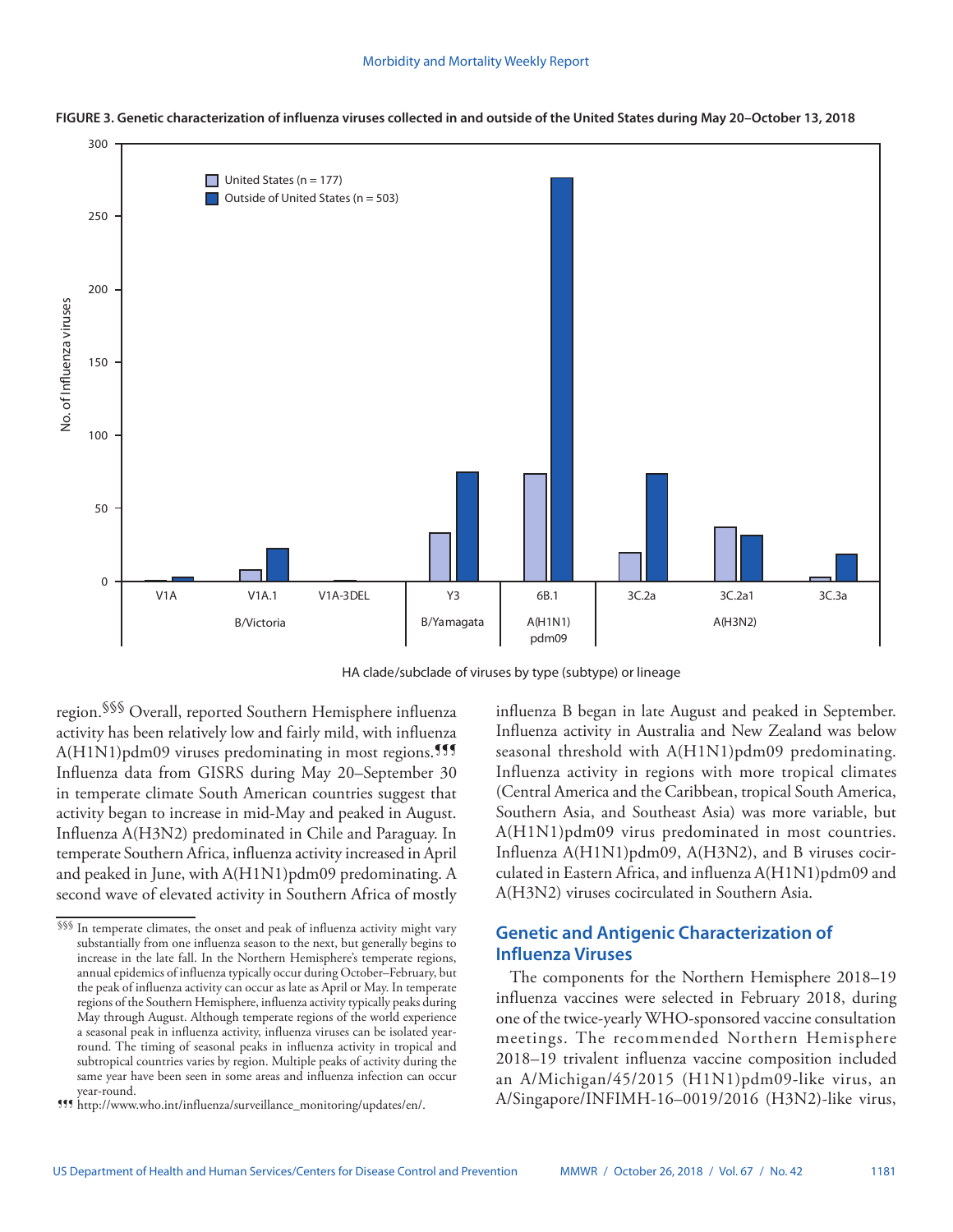and a B/Colorado/06/2017-like virus (B/Victoria lineage), with an additional influenza B virus (B/Phuket/3073/2013 like [B/Yamagata lineage]) recommended for quadrivalent vaccines.\*\*\*\* Data obtained from antigenic characterization are important in the assessment of the similarity between reference vaccine viruses and circulating viruses. In vitro antigenic characterization data acquired through hemagglutination inhibition (HI) assays or virus neutralization-based focus reduction assays (FRAs) evaluate whether genetic changes in circulating viruses affect antigenicity; substantial differences could affect vaccine effectiveness. Nearly all influenza viruses received by CDC are genomically characterized using next generation sequencing, and the genomic data are analyzed and submitted to public databases (GenBank: [https://www.](https://www.ncbi.nlm.nih.gov/genbank) [ncbi.nlm.nih.gov/genbank](https://www.ncbi.nlm.nih.gov/genbank) or EpiFlu: [https://www.gisaid.](https://www.gisaid.org/) [org/\)](https://www.gisaid.org/). CDC antigenically or genetically characterized 680 influenza viruses collected and submitted by U.S. laboratories and laboratories outside the United States during May 20– October 13, including 351 influenza A(H1N1)pdm09 viruses, 185 influenza A(H3N2) viruses, and 144 influenza B viruses.

Phylogenetic analysis of the A(H1N1)pdm09 hemagglutinin (HA) genes of viruses collected globally since May 20, 2018, identified viruses belonging to HA genetic subgroup 6B.1 (Figure 3). All of the A(H1N1)pdm09 viruses tested (57 in and 87 outside the United States) were antigenically similar (analyzed using HI tests with ferret antisera) to egg and cellpropagated A/Michigan/45/2015 viruses, which are in genetic group 6B.1 and are reference viruses representing the influenza A(H1N1) component of the Northern Hemisphere 2018–19 influenza vaccine.

Among 185 influenza A(H3N2) viruses collected and sequenced since May 20, 2018, phylogenetic analyses indicated cocirculation of multiple clades and subgroups of HA genes. The HA genes of the viruses belonged to genetic groups 3C.2a, 3C.2a1, and 3C.3a, with 3C.2a predominating (Figure 3). The majority of genetic group 3C.2a viruses (89% [86/94]) belonged to subclade 3C.2a2. A subset of 111 influenza A(H3N2) viruses was antigenically characterized by HI or FRA (43 in and 68 outside the United States); 102 (91.9%) were well inhibited by ferret antisera raised against cellpropagated A/Singapore/INFIMH-16–0019/2016 (3C.2a1), the reference virus representing the A(H3N2) component of Northern Hemisphere 2018–19 influenza vaccines. However, combined data generated by the WHO GISRS Collaborating Centers demonstrated that ferret antisera raised against eggpropagated A/Singapore/INFIMH-16–0019/2016-like viruses inhibited a smaller proportion of recently circulating viruses.

\*\*\*\*[http://www.who.int/influenza/vaccines/virus/recommendations/2018\\_19\\_](http://www.who.int/influenza/vaccines/virus/recommendations/2018_19_north/en/) [north/en/](http://www.who.int/influenza/vaccines/virus/recommendations/2018_19_north/en/).

In contrast, ferret antisera raised against egg-propagated A/Switzerland/8060/2017 inhibited the majority of viruses belonging to the globally-predominant subclade 3C.2a2, which was a factor leading to an update of the recommended influenza A(H3N2) component for egg-based vaccines for the 2019 Southern Hemisphere influenza vaccine.††††

Thirty-six influenza B/Victoria-lineage viruses were phylogenetically analyzed. All HA genes belonged to genetic group V1A and 31 (86.1%), belonged to subgroup V1A.1, represented by B/Colorado/06/2017, the reference virus representing the B/Victoria lineage component of Northern Hemisphere 2018–19 influenza vaccines. The V1A.1 subgroup is characterized by a two amino acid deletion in the HA at residues 162–163. One virus belonging to the genetic group V1A-3DEL was identified. This virus had a three amino acid deletion (amino acid residues 162–164) in the HA; similar viruses were identified sporadically in several countries in recent months. Eighteen of 19 antigenically characterized B/Victoria lineage viruses (10 in and nine outside the United States) were well inhibited by ferret antisera raised against cell-propagated B/Colorado/06/2017-like viruses.

Phylogenetic analysis of the influenza B/Yamagata lineage viruses sequenced showed that all HA genes belonged to genetic group Y3 (Figure 3). Among 65 influenza B/Yamagata lineage viruses antigenically characterized (32 in and 33 outside the United States), all were well inhibited by ferret antisera raised against cell-propagated B/Phuket/3073/2013-like viruses, the reference virus representing the influenza B/Yamagata lineage component of the Northern Hemisphere 2018–19 quadrivalent vaccines.

# **Antiviral Resistance of Influenza Viruses**

The WHO Collaborating Center for Surveillance, Epidemiology, and Control of Influenza at CDC tested 347 influenza virus specimens collected during May 20–October 13 from the United States and worldwide for resistance to oseltamivir, peramivir, and zanamivir, the influenza virus neuraminidase inhibitor antiviral medications currently approved for use against seasonal influenza. Among 134 influenza A(H1N1) pdm09 viruses (63 in and 71 outside the United States), 132 influenza A(H3N2) viruses (57 in and 75 outside the United States), and 81 influenza B viruses (44 in and 37 outside the United States) tested, all were susceptible to all three medications. High levels of resistance to the adamantanes (amantadine and rimantadine) persisted among influenza A(H1N1)pdm09 and influenza A(H3N2) viruses, which is consistent with the

†††† [http://www.who.int/influenza/vaccines/virus/recommendations/201809\\_](http://www.who.int/influenza/vaccines/virus/recommendations/201809_recommendation_report.pdf?ua)

[recommendation\\_report.pdf?ua.](http://www.who.int/influenza/vaccines/virus/recommendations/201809_recommendation_report.pdf?ua)

<sup>1182</sup> MMWR / October 26, 2018 / Vol. 67 / No. 42 US Department of Health and Human Services/Centers for Disease Control and Prevention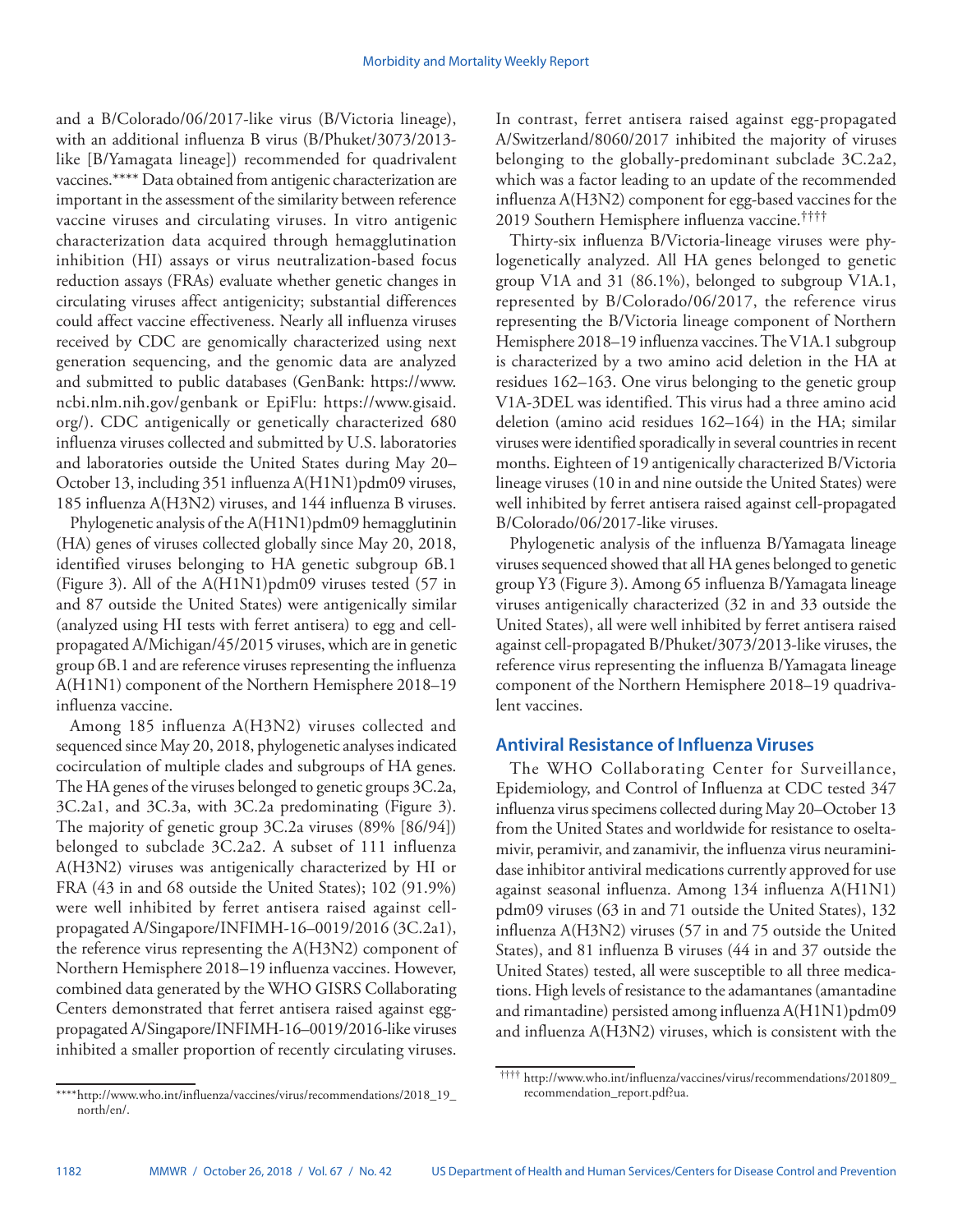current recommendation to avoid use of these medications against influenza at this time.§§§§

# **Composition of the 2019 Southern Hemisphere Influenza Vaccine**

The WHO recommendations for influenza vaccine composition for the Southern Hemisphere 2019 season were made at the WHO Consultation and Information Meeting on the Composition of Influenza Virus Vaccines held September 24–27, 2018, in Atlanta, Georgia. The recommended components for the 2019 Southern Hemisphere eggbased influenza trivalent vaccines are an A/Michigan/45/2015 (H1N1)pdm09-like virus, an A/Switzerland/8060/2017 (H3N2)-like virus, and a B/Colorado/06/2017-like virus (B/Victoria lineage). For egg-based quadrivalent vaccines, an additional component, B/Phuket/3073/2013-like virus (B/Yamagata lineage), is recommended. It was recommended that the A(H3N2) component of non–egg-based vaccines be an A/Singapore/INFIMH-16–0019/2016-like virus. Compared with the composition of the 2018 Southern Hemisphere influenza vaccine formulation, these recommendations reflect an update to the influenza A(H3N2) component for egg-based vaccines, a change in the influenza B lineage included in the trivalent vaccine and a change in the influenza B/Victoria component. Compared with the composition of the Northern Hemisphere 2018–19 influenza vaccines, these recommendations reflect only one change, an update to the A(H3N2) component used in egg-based manufacturing.

# **Novel Influenza A Virus Infections**

Fourteen human infections with novel influenza A viruses were reported in the United States during May 20–October 13. Influenza viruses that normally circulate in swine and not humans are called "variant" viruses when detected in humans and designated with the letter v after the subtype. One infection was associated with an influenza A(H3N2)v virus, and 13 were associated with influenza A(H1N2)v viruses. All but one infection occurred among persons aged <18 years. The A(H3N2)v virus infection was reported from Indiana in a patient who reported swine contact at an agricultural fair in the week before symptom onset. All A(H1N2)v virus infections were reported in August from three states: California (six cases), Ohio (four), and Michigan (three). Eleven of the 13 patients reported contact with swine at agricultural fairs, one reported attendance at an agricultural fair but no contact with swine, and one reported neither contact with swine nor attendance at an agricultural fair. Limited human-to-human

transmission might have taken place with this last A(H1N2)v infection; however, no ongoing or sustained human-to-human transmission associated with any of these infections was identified. None of the novel influenza A virus infections resulted in hospitalization, and all patients recovered.

The genome of the one A(H3N2)v virus(A/Indiana/27/2018) was closely related to A(H3N2)v viruses detected during 2017 and viruses known to circulate in the U.S. swine population. Antigenic testing showed reduced inhibition by ferret antisera raised to the nearest A(H3N2)v candidate vaccine virus (CVV), but postvaccination antisera from adults vaccinated with the 2017–18 influenza vaccine reacted with the virus at titers that were within fourfold of those against the homologous reference virus, A/Michigan/15/2014, representing the A(H3N2) component of the 2017–18 seasonal influenza vaccines. Postvaccination sera collected from children, however, had lower titers to this virus than to the A/Michigan/15/2014 homologous virus titer. These studies indicate that vaccination with the 2017–18 seasonal influenza vaccine might offer less protection against this A(H3N2)v virus for children than adults.

All of the A(H1N2)v viruses detected had HA gene segments from the delta 2 sublineage of the swine influenza virus H1 HA lineage. The HA and neuraminidase gene segments of these viruses were closely related to 2017 and 2018 A(H1N2) influenza viruses circulating in the U.S. swine population, including swine identified at the agricultural fairs attended by infected persons and viruses sporadically detected in previous A(H1N2)v zoonotic infections. Antigenic testing demonstrated that all of the 2018 A(H1N2)v viruses were well inhibited by ferret antisera raised to the nearest CVV. HI reactivity of pooled, child and adult postvaccination antisera from persons vaccinated with the 2017–18 vaccine was below the limit of detection for all viruses tested. These studies indicate that vaccine viruses specially developed to prevent A(H1N2)v virus infections would be protective; however, vaccination with the seasonal vaccine would not offer any protection.

## **Discussion**

In the United States, ILI activity remained below baseline levels during May 20–October 13, 2018; low levels of laboratory-confirmed influenza were reported as a result of a mix of influenza A and B. In the Southern Hemisphere, low levels of influenza activity were observed with a predominance of A(H1N1)pdm09 viruses. Analysis of available viruses suggests that minimal drift of viruses has occurred.

Vaccination before the onset of influenza activity is the primary strategy to prevent influenza-associated illness and its potentially serious complications. A recent report indicated the high prevalence of influenza illnesses resulted in approximately 79,000 deaths and 960,000 hospitalizations during the

<sup>§§§§</sup> <https://www.cdc.gov/flu/professionals/antivirals/links.htm>.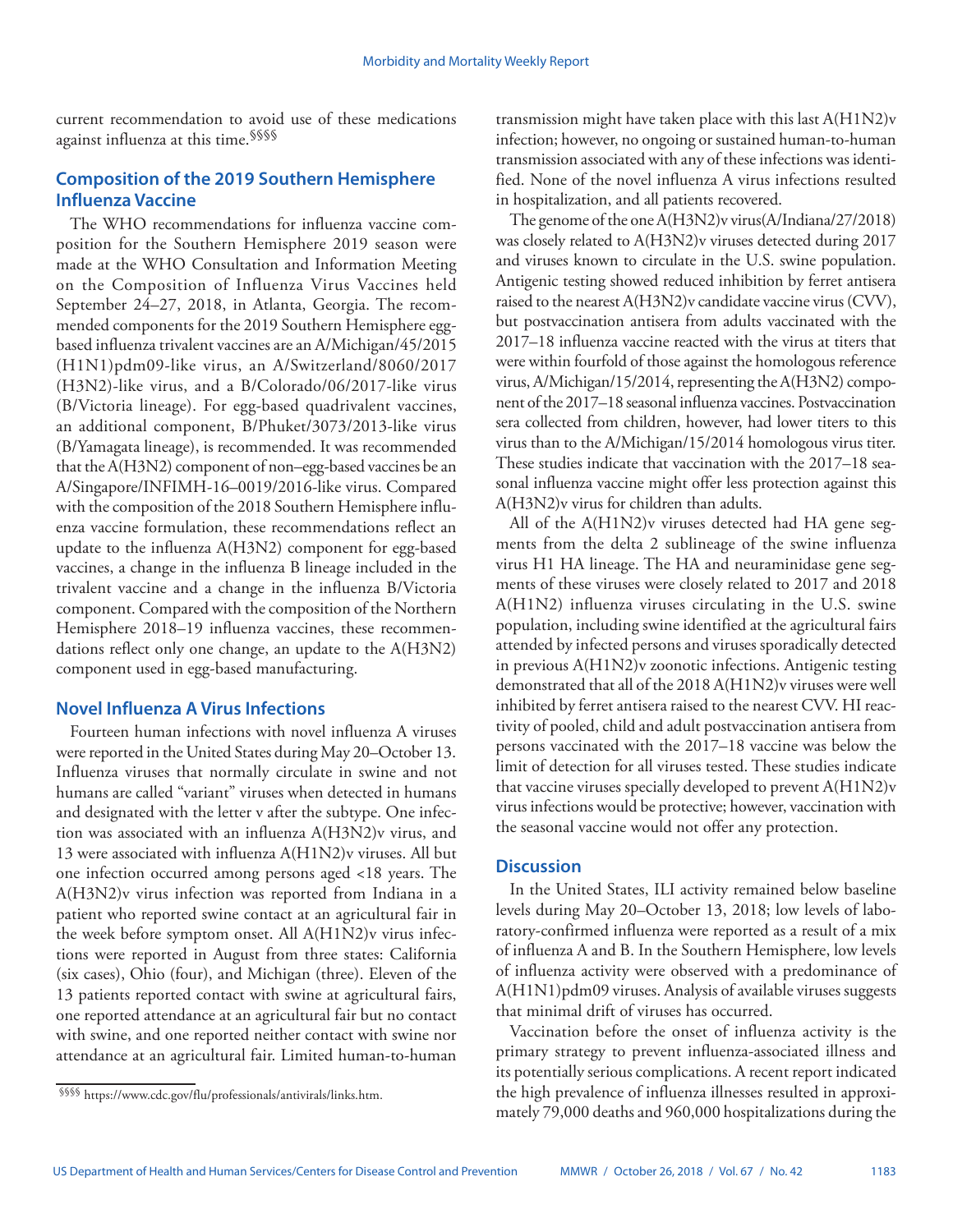2017–18 influenza season ([https://www.cdc.gov/flu/about/](https://www.cdc.gov/flu/about/disease/burden.htm) [disease/burden.htm](https://www.cdc.gov/flu/about/disease/burden.htm)). Influenza vaccination prevents millions of medical visits, tens of thousands of hospitalizations, and thousands of deaths each year, even with vaccine effectiveness estimates in the range of 40%–60%. Health care providers should urge their patients to get vaccinated by the end of October, if they have not already been vaccinated. Vaccination efforts should continue throughout the influenza season.

In late September, WHO issued its recommendations for the 2019 Southern Hemisphere influenza vaccine. Surveillance has shown that there has been no significant evidence of antigenic drift among circulating A(H3N2) viruses since the selection of viruses for the 2018–19 Northern Hemisphere vaccines was made in February. However, the influenza A(H3N2) component for egg-based vaccines was updated to address genetic and antigenic changes that occur when A(H3N2) vaccine viruses are propagated in eggs. The A(H3N2) component was updated because sera against egg-propagated A/Switzerland/8060/2017 (H3N2) virus showed better reactivity with an increasing number of circulating A(H3N2) viruses than sera generated against egg-propagated A/Singapore/INFIMH-16-0019/2016. No changes were recommended for the A(H3N2) component of cell-manufactured or recombinant vaccines. It is difficult to predict which influenza virus will predominate or what the season will be like, but there will likely be cocirculation of influenza A(H1N1), A(H3N2), and B influenza viruses.

Annual influenza vaccination is the best method for preventing influenza infection and its potentially serious complications. In the United States, annual influenza vaccine is recommended for all persons aged ≥6 months who do not have a contraindication (*1*). Influenza vaccination has been shown to reduce the risk for influenza illness, and a growing body of evidence suggests that vaccination also reduces the risk for serious influenza outcomes that can result in hospitalization and even death. A CDC study in 2017 showed influenza vaccination reduced the risk for influenza-associated death by 51% among children with underlying high-risk medical conditions and by 65% among healthy children (*2*). Most recently, an August 2018 study showed that influenza vaccination lessened the risk for severe influenza among adults, including reducing the risk for hospitalization and admission to the intensive care unit, and also lessened severity of illness [\(https://www.cdc.](https://www.cdc.gov/flu/spotlights/vaccine-reduces-risk-severe-illness.htm) [gov/flu/spotlights/vaccine-reduces-risk-severe-illness.htm\)](https://www.cdc.gov/flu/spotlights/vaccine-reduces-risk-severe-illness.htm). These benefits are especially important for persons at high risk for serious influenza complications, including persons aged ≥65 years, children aged <5 years, pregnant women, and persons with certain underlying long-term medical conditions, including heart and lung disease, or diabetes.

Ideally, influenza vaccination should be administered before the start of community influenza activity. However, health care providers should continue to offer annual influenza vaccine to unvaccinated persons as long as influenza viruses continue to circulate. For the 2018–19 influenza season, multiple influenza vaccines are approved and recommended for use; there is no preferential recommendation for one influenza vaccine product over another for persons for whom more than one is suitable (*1*). Children aged 6 months–8 years require 2 doses of influenza vaccine administered ≥4 weeks apart if they have not received at least 2 doses of influenza vaccine before July 1, 2018 (*3*). Those who have previously received at least 2 doses before this date only require a single dose for 2018–19, even if the 2 previous doses were not received during the same or consecutive seasons (*1*). For the 2018–19 season, interim supply projections by manufacturers for the U.S. market range from 163 to 168 million doses of influenza vaccine.

Influenza antiviral medications can serve as a valuable adjunct to annual influenza vaccination. Early treatment with influenza antiviral medication is recommended for patients with confirmed or suspected influenza who have severe, complicated, or progressive illness; who require hospitalization; or who are at high risk for influenza-related complications.<sup>9999</sup> Early treatment has been shown to decrease time to symptom improvement (*4*–*7*) and to reduce secondary complications associated with influenza (*8*,*9*). Providers should not delay treatment until test results become available because treatment is most effective when given early in the illness, especially within 48 hours of symptom onset (*10*). Providers should also not rely on less sensitive assays such as rapid antigen detection influenza diagnostic tests to inform treatment decisions (*10*).

During May 20–October 13, fewer human infections with variant viruses were reported compared with most previous seasons.\*\*\*\*\* Most of these variant viruses were influenza A(H1N2)v viruses, and A(H1N2) viruses have predominated in swine in some regions of the United States.††††† All but two of the patients with variant virus infections reported

\*\*\*\*\* [https://gis.cdc.gov/grasp/fluview/Novel\\_Influenza.html.](https://gis.cdc.gov/grasp/fluview/Novel_Influenza.html) ††††† [https://www.aphis.usda.gov/animal\\_health/animal\\_dis\\_spec/swine/](https://www.aphis.usda.gov/animal_health/animal_dis_spec/swine/downloads/fy2018quarter1swinereport.pdf) [downloads/fy2018quarter1swinereport.pdf](https://www.aphis.usda.gov/animal_health/animal_dis_spec/swine/downloads/fy2018quarter1swinereport.pdf).

<sup>¶¶¶¶</sup> Persons at high risk include 1) children aged <2 years; 2) adults aged ≥65 years; 3) persons with chronic pulmonary conditions (including asthma), cardiovascular disease (except hypertension alone), renal, hepatic, hematologic (including sickle cell) disease, metabolic disorders (including diabetes mellitus), or neurologic and neurodevelopmental conditions (including disorders of the brain, spinal cord, peripheral nerves, and muscles, such as cerebral palsy, epilepsy [seizure disorders], stroke intellectual disability [mental retardation], moderate to severe developmental delay, muscular dystrophy, or spinal cord injury); 4) persons with immunosuppression, including that caused by medications or by human immunodeficiency virus infection; 5) women who are pregnant or postpartum (within 2 weeks after delivery); 6) persons aged ≤18 years who are receiving long-term aspirin therapy; 7) American Indians/Alaska Natives; 8) persons with extreme obesity (i.e., body mass index ≥40); and 9) residents

of nursing homes and other chronic care facilities.